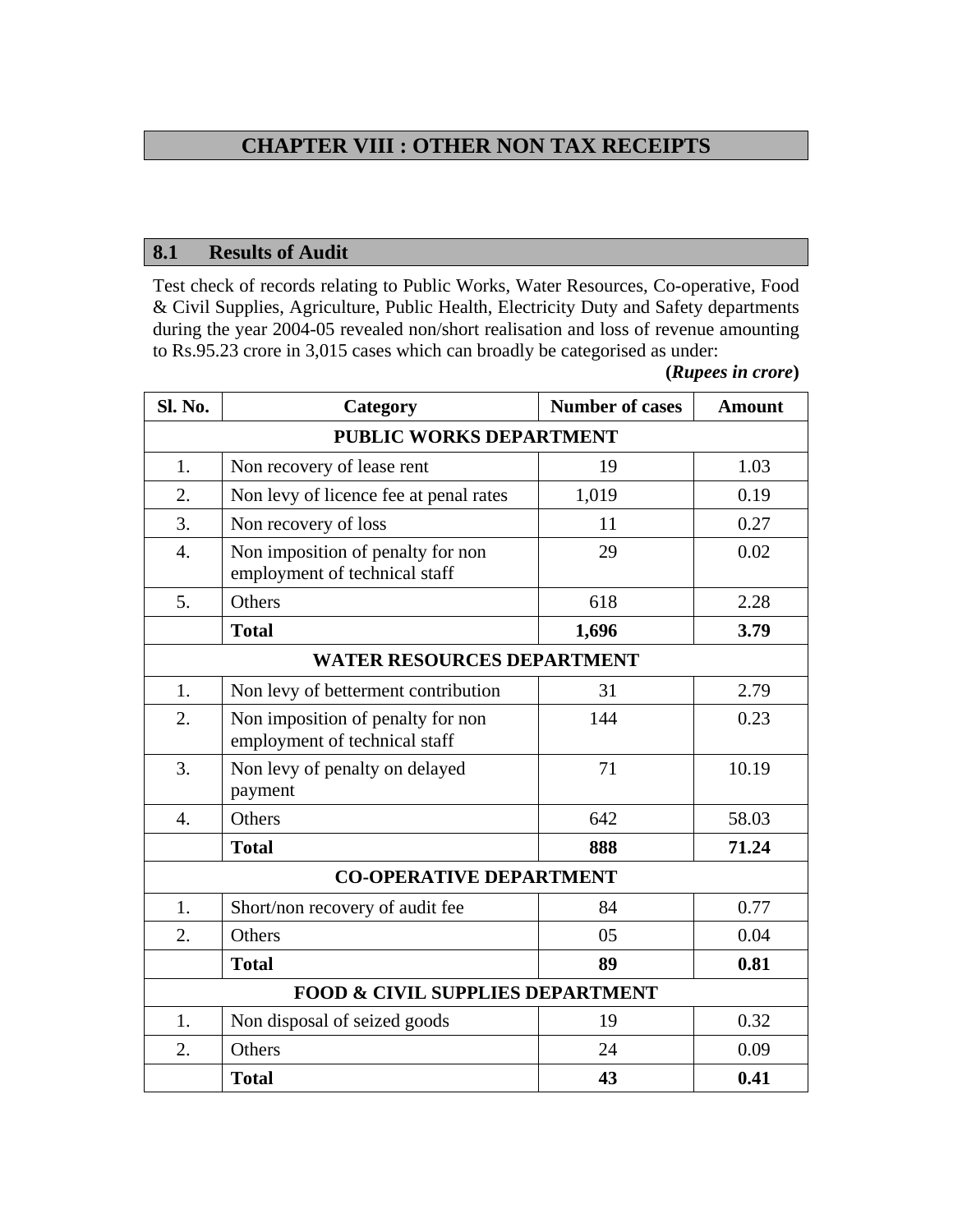| <b>Sl. No.</b>                | Category                                                      | <b>Number of cases</b> | <b>Amount</b> |  |  |
|-------------------------------|---------------------------------------------------------------|------------------------|---------------|--|--|
| <b>AGRICULTURE DEPARTMENT</b> |                                                               |                        |               |  |  |
| 1.                            | Non deposit of revenue in treasury                            | 01                     | 0.07          |  |  |
| 2.                            | Loss due to non registration of<br>institutions               | 03                     | 0.04          |  |  |
| 3.                            | Others                                                        | 64                     | 1.34          |  |  |
|                               | <b>Total</b>                                                  | 68                     | 1.45          |  |  |
|                               | PUBLIC HEALTH DEPARTMENT                                      |                        |               |  |  |
| 1.                            | Others                                                        | 55                     | 0.01          |  |  |
|                               | <b>Total</b>                                                  | 55                     | 0.01          |  |  |
|                               | <b>ELECTRICITY DUTY &amp; SAFETY</b>                          |                        |               |  |  |
| 1.                            | Short assessment of electricity cess                          | 05                     | 16.93         |  |  |
| 2.                            | Non recovery of electrical appliances<br>and payable interest | 01                     | 0.05          |  |  |
| 3.                            | Loss due to irregular rebate                                  | 09                     | 0.53          |  |  |
| 4.                            | Others                                                        | 161                    | 0.01          |  |  |
|                               | <b>Total</b>                                                  | 176                    | 17.52         |  |  |
|                               | <b>Grand Total</b>                                            | 3,015                  | 95.23         |  |  |

\_\_\_\_\_\_\_\_\_\_\_\_\_\_\_\_\_\_\_\_\_\_\_\_\_\_\_\_\_\_\_\_\_\_\_\_\_\_\_\_\_\_\_\_\_\_\_\_\_\_\_\_\_\_\_\_\_\_\_\_\_\_\_\_\_\_\_\_\_

During the year 2004-05, the Department accepted underassessment of tax of Rs.67.24 lakh involved in 836 cases. All these cases were pointed out during 2004-05.

An illustrative case involving Rs.5.99 lakh is mentioned in this chapter.

## **PUBLIC WORKS DEPARTMENT**

## **8.2 Short levy/recovery of licence fee due to incorrect categorisation of Government Quarters**

The Government of Madhya Pradesh, Finance Department clarified in July 1990 that uncategorised accommodations allotted to senior officers were to be categorised on the basis of plinth area and licence fee would be recovered accordingly. The Government of Madhya Pradesh revised in June 2000 the rate of licence fee recoverable from Government servants, ranging from Rs.50 to Rs.1,150 per month depending upon the category of quarters allotted.

Test check of records of Public Works (Building and Roads) Division I, Gwalior revealed in July 2004 that licence fee in respect of 45 residential buildings under